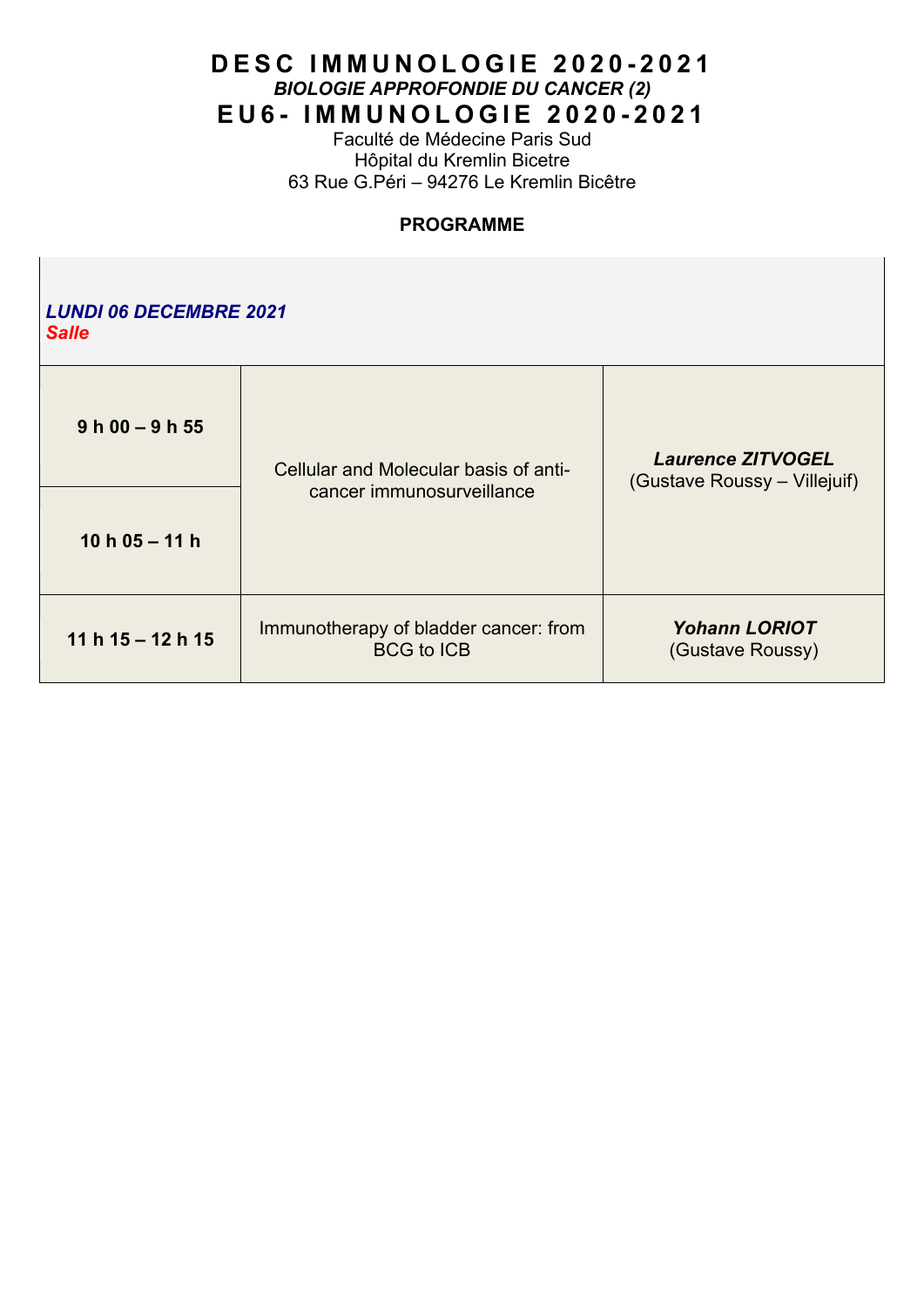Faculté de Médecine Paris Sud Hôpital du Kremlin Bicetre 63 Rue G.Péri – 94276 Le Kremlin Bicêtre

## **PROGRAMME**

| <i><b>MARDI 07 DECEMBRE 2021</b></i><br><b>Salle</b> |                                                   |                                                              |  |  |
|------------------------------------------------------|---------------------------------------------------|--------------------------------------------------------------|--|--|
| $9 h 00 - 10h$                                       | Visualization of T lymphocytes in tumors          | <b>Emmanuel DONNADIEU</b><br>(Inserm U1016 - Cochin - Paris) |  |  |
| 10 h $15 - 11h15$                                    | Novel immune checkpoint inhibitors for I-O<br>2.0 | <b>Ludovic MARTINET</b><br>(INSERM - Toulouse)               |  |  |
| 11 h $30 - 12h30$                                    | <b>CART</b> Cells                                 | <b>Camille BIGENWALD</b><br>(Gustave Roussy)                 |  |  |
| $12 h30 - 13h25$                                     | <b>DEJEUNER</b>                                   |                                                              |  |  |
| $13h30 - 14h30$                                      | Mapping of myeloid cell subsets                   | <b>Charles-Antoine DUTERTRE</b><br>(Gustave Roussy)          |  |  |
| $14h45 - 15h45$                                      | Cytokine treatment of cancer                      | <b>Jean-Yves BLAY</b><br>$(CLB - LYON)$                      |  |  |
| $16h - 17h$                                          | Clinical relevance of TRM in<br>oncoimmunology    | <b>Fathia MAMI-CHOUAIB</b><br>(INSERM- Gustave Roussy)       |  |  |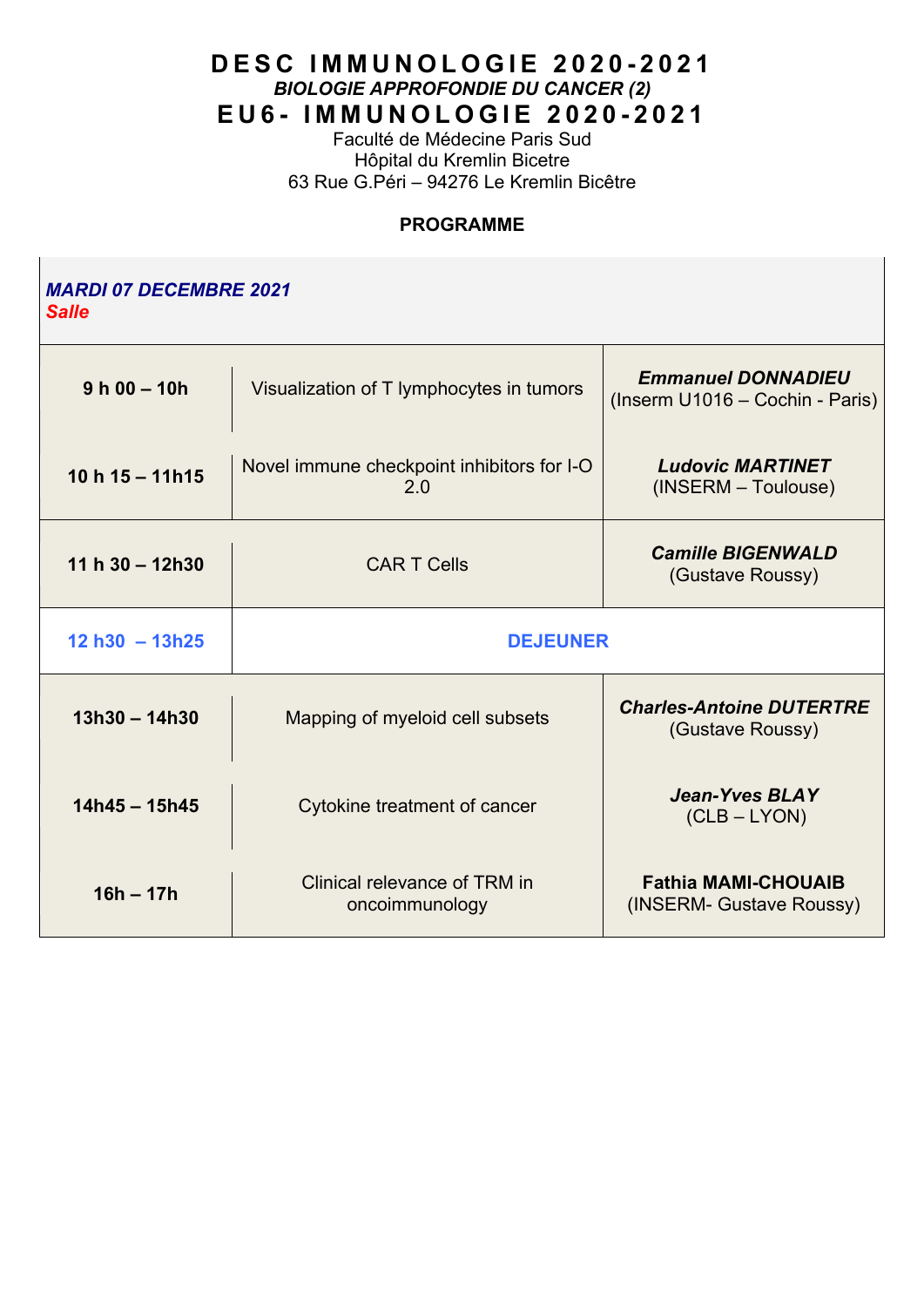Faculté de Médecine Paris Sud Hôpital du Kremlin Bicetre 63 Rue G.Péri – 94276 Le Kremlin Bicêtre

#### **PROGRAMME**

## *MERCREDI 08 DECEMBRE 2021 Salle Alagille 2*

| $9 h 00 - 10h$    | The very principles of "Immunogenic cell<br>death"                             | <b>Oliver KEPP</b><br>(INSERM - Gustave Roussy)           |
|-------------------|--------------------------------------------------------------------------------|-----------------------------------------------------------|
| 10 h $15 - 11h15$ | Caloric restriction mimetics and autophagy<br>for the success of immunotherapy | <b>Jonathan POL</b><br>(Les Cordeliers - PARIS)           |
| 11 h $30 - 12h30$ | Importance of ILC in cancer: interactions<br>with the immune system            | <b>Mélanie Bruchard</b><br>(INSERM LNC-UMR1231-<br>Dijon) |
|                   | <b>Déjeuner</b>                                                                |                                                           |
| $12 h30 - 13h25$  |                                                                                |                                                           |
| $13h30 - 14h30$   | Natural Killer and their antitumor functions                                   | <b>Anne CAIGNARD</b><br>(INSERM - Paris)                  |
| $14h45 - 15h45$   | Auto-immune disease and cancer:<br>merging the concepts                        | <b>François-Xavier DANLOS</b><br>(Gustave Roussy)         |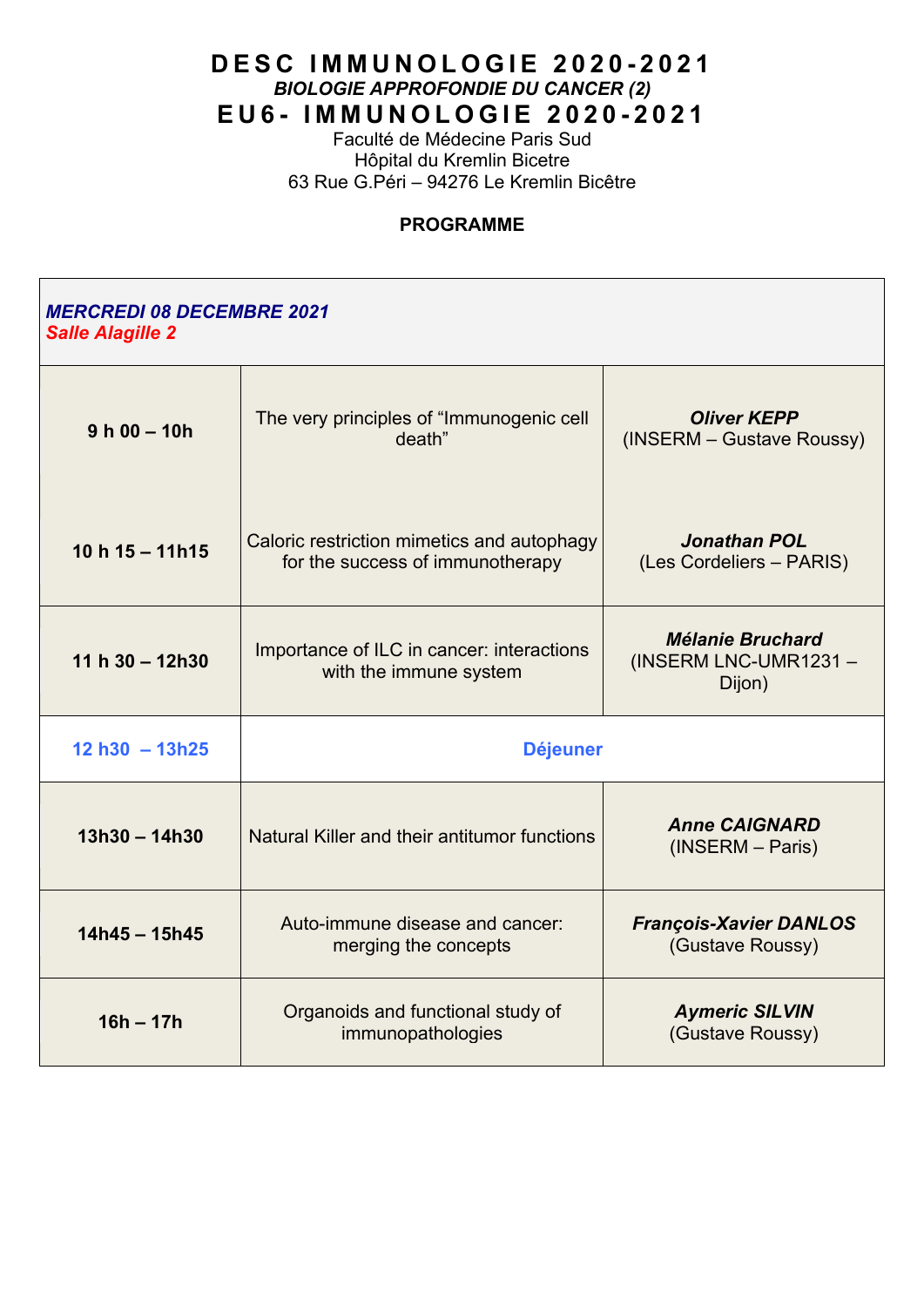Faculté de Médecine Paris Sud Hôpital du Kremlin Bicetre 63 Rue G.Péri – 94276 Le Kremlin Bicêtre

#### **PROGRAMME**

| <b>JEUDI 09 DECEMBRE 2021</b><br><b>Salle</b> |                                                                                      |                                                                          |  |  |
|-----------------------------------------------|--------------------------------------------------------------------------------------|--------------------------------------------------------------------------|--|--|
| $9 h 00 - 10h$                                | The role of the cancer progression on the<br>intestine and the microbiota            | <b>Carolina ALVES COSTA</b><br><b>SILVA</b><br>(INSERM - Gustave Roussy) |  |  |
| 10 h $15 - 11h15$                             | The role of the diet on the efficacy of<br>immunotherapy                             | <b>Gladys Ferrere</b><br>(INRAE, Paris)                                  |  |  |
| 11 h $30 - 12h30$                             | VEGF and Immune escape mechanisms                                                    | <b>Magali TERME</b><br>(HEGP, Paris)                                     |  |  |
| $12 h30 - 13h25$                              | <b>Déjeuner</b>                                                                      |                                                                          |  |  |
| $13h30 - 14h30$                               | The plasticity and complexity of radiation-<br>induced interferon response in tumors | <b>Jianzhou CHEN</b><br>(INSERM - Gustave Roussy)                        |  |  |
| $14h45 - 15h45$                               | The past, the present and future of<br>peptides cancer vaccines                      | <b>Sébastien APCHER</b><br>(INSERM - Villejuif)<br>(Visio)               |  |  |
| $16h - 17h$                                   |                                                                                      |                                                                          |  |  |